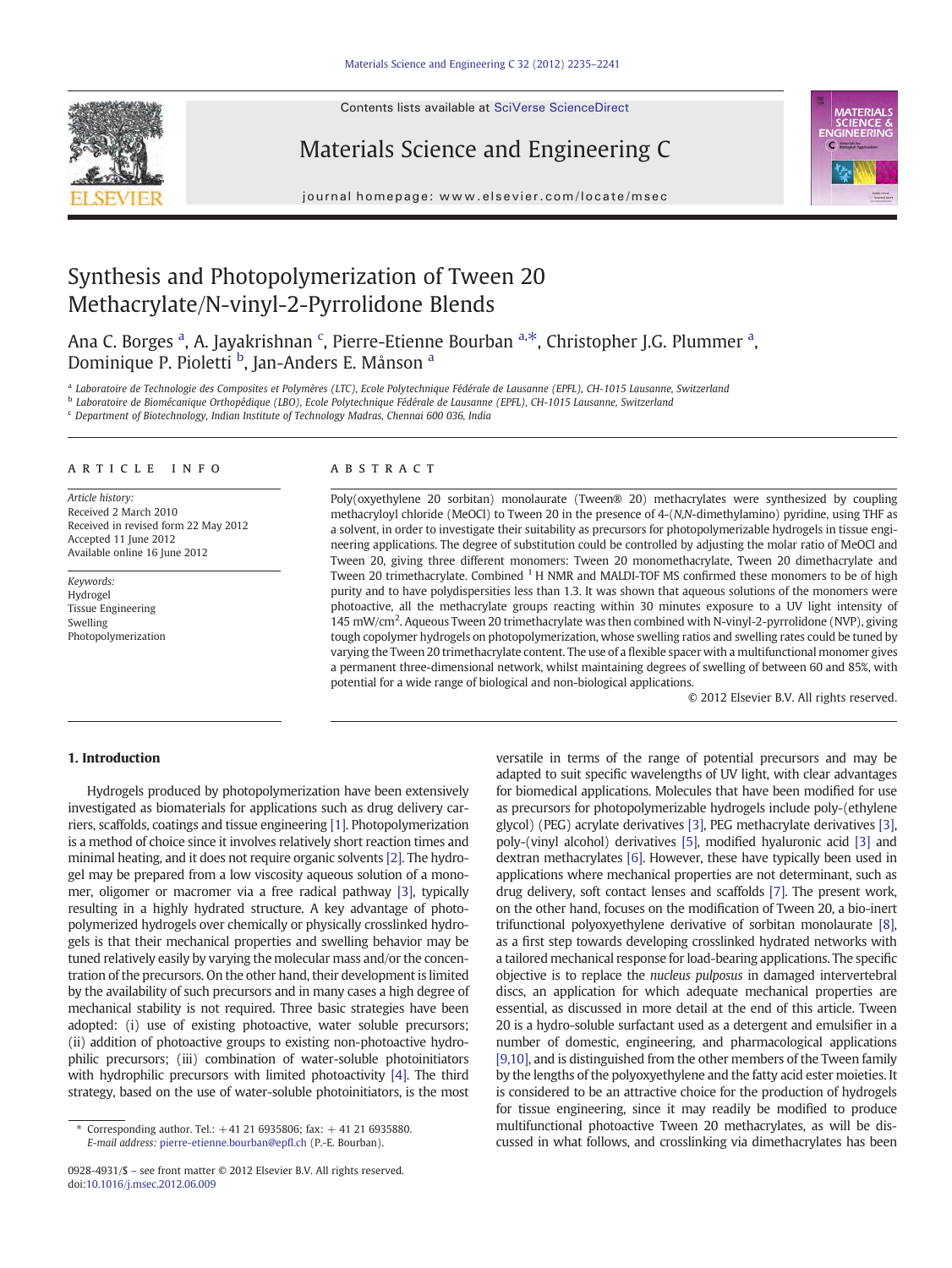#### <span id="page-1-0"></span>Table 1 Compositions of T3/NVP hydrogels.

|          | T3 [vol%] | I2959 (0.05 wt%) sol. [vol%] | Water [vol%] |
|----------|-----------|------------------------------|--------------|
| $T3-4.5$ | 4.5       | 10                           | 40           |
| $T3-8$   |           | 10                           | 40           |
| $T3-15$  | 15        | 10                           | 40           |

demonstrated previously to be biocompatible, thanks to the low cytotoxicity of the unreacted dimethacrylates [\[11\].](#page-5-0)

Three, high purity, low polydispersity Tween 20 methacrylate monomers were prepared: Tween 20 monomethacrylate (T1), Tween 20 dimethacrylate (T2) and Tween 20 trimethacrylate (T3). Fourier transform infra-red spectroscopy (FTIR), proton nuclear magnetic resonance  $(^{1}$  H NMR) and matrix-assisted laser desorption ionisation timeof-flight mass spectroscopy (MALDI-TOF MS) were used to characterize the monomers and their response to UV irradiation in aqueous solution. The nominally trifunctional T3 monomer was then combined with N-vinyl-2-pyrrolidone (NVP) with the aim of producing threedimensional hydrogel networks with controlled crosslink densities and hence adjustable degrees of swelling and mechanical properties. NVP was chosen for its biocompatibility [\[12,13\]](#page-5-0) and also for its tendency to decrease significantly the inhibition of the radical chain polymerization by molecular oxygen [\[14\],](#page-5-0) which is of particular interest for in situ polymerization in biological applications.

# 2. Experimental section

# 2.1. Materials

Cell culture tested Tween 20 ( $MM = 1226$  g/mol) was purchased from Sigma-Aldrich, Buchs, dried by azeotropic distillation with benzene and stored in a desiccator. Methacryloyl chloride (MeOCl, 97%), 4-(N,Ndimethylamino)pyridine (DMAP, 99%), α-cyano-4-hydroxycinnamic acid (ChCa) and N-vinyl-2-pyrrolidone (NVP,  $MM = 111.14$  g/mol) were obtained from Sigma-Aldrich Buchs and used as received. Tetrahydrofuran (THF, extra dry,  $<$  50 ppm water) was purchased from Acros Organics, Geel. Other solvents were obtained from Sigma-Aldrich, Buchs. The photoinitiator, Irgacure 2959 (I2959), was obtained from Ciba Specialty Chemicals and used as received.

## 2.2. Synthesis of Tween 20 mono-, di- and tri-methacrylate

The procedure used to synthesize T3 is described in detail in what follows. Only the proportions of the reagents differ in the procedures used for T1 and T2. Tween 20 (20 g, 0.016 moles) was dissolved in 100 ml of THF in a 250 ml round-bottom flask, to which 6.2 g (0.06 moles) of DMAP was introduced under argon. After cooling to 0 °C in ice, 4.9 ml of MeOCl (0.049 moles) in 30 ml THF was added drop-wise to the



Fig. 1. FTIR spectra from Tween 20 (A) and T1 (B), T2 (C) and T3 (D). Selected peaks are assigned as follows: 3500 cm<sup>-1</sup> ( $v_{O-H}$ ), 2900 cm<sup>-1</sup> ( $v_{C-H}$ ), 1710 cm<sup>-1</sup> ( $v_{C=O}$ ), 1100 cm<sup>-1</sup> ( $v_{C-O, \text{ester}}$ ), 815 cm<sup>-1</sup> ( $v_{C-H, C=CH2}$ ).

mixture over 30 minutes under stirring using a pressure-equalized addition funnel. The flask was covered with aluminum foil and left under stirring overnight. The resulting precipitate was then filtered off, washed with THF and dried in a rotary evaporator at room temperature, avoiding light exposure. Part of the crude product  $(3 g)$  was purified by column chromatography (60 g silica, eluant CHCl3/MeOH, 9/1 to 8/2, v/v), yielding 2.2 g of a light yellow viscous liquid, after evaporation of the solvent. The yields obtained after purification were 83% for T1 and T2, and 75% for T3. Thin layer chromatography (TLC) using  $CHCl<sub>3</sub>/hexane/methanol$ (5:5:2 v/v) as the eluent was used to check the purity of each fraction.

# 2.3. Characterization

FTIR spectra were recorded with a Perkin-Elmer Spectrum One spectrometer, Spectrum Spotlight 300. 64 scans were recorded between 4000 and 400 cm<sup>-1</sup> at a resolution of 4 cm<sup>-1</sup> and the peak intensities were determined using Spectrum v 5.0.1 software.<sup>1</sup> H-NMR spectra were recorded in CDCl<sub>3</sub> (99.8% D, Armar Chemicals) using a Brucker Avance 400 spectrometer, calibrated with tetramethyl silane (TMS). MALDI-ToF MS analyses were performed in triplicate, using a Shimadzu Axima CFRplus MALDI-ToF MS in linear or reflectron mode. The MALDI matrix, α-cyano-4 hydroxycinnamic acid (ChCa), was added to solutions of the Tween 20 methacrylates in THF (1 vol%). 1 μl of each solution was then deposited on a sample plate and dried, prior to acquisition of the corresponding spectrum.

# 2.4. Crosslinking of Tween 20 methacrylates

T1, T2 or T3 at a concentration of 80 vol% were mixed with 20 vol% aqueous I2959 (0.05 wt% of I2959 in water). Cylindrical samples of 5 mm in height and 6 mm in diameter were photopolymerized for 30



Scheme 1. Reaction of Tween 20 with MeOCl to give T1.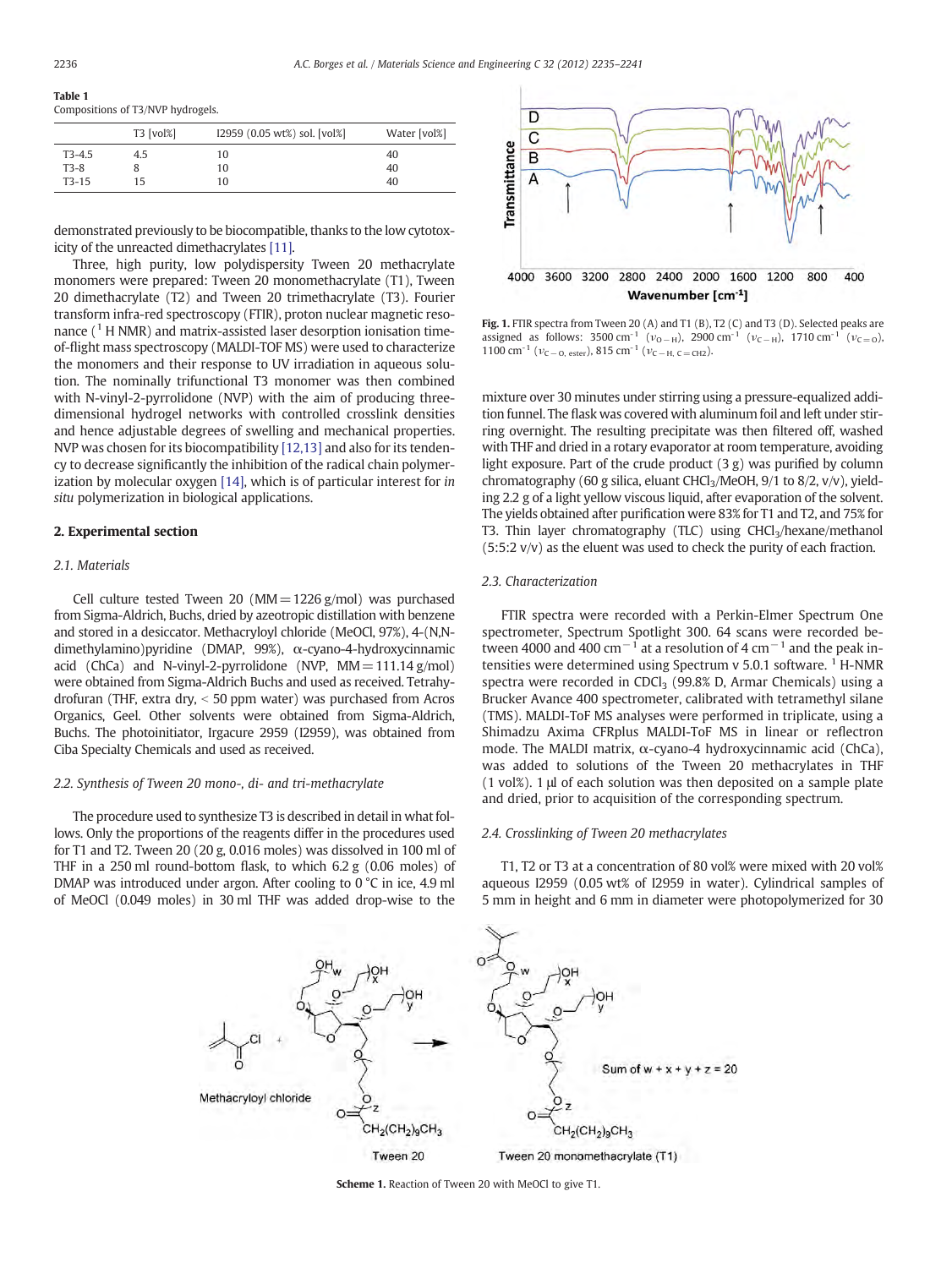<span id="page-2-0"></span>minutes with a UV light source (270 nm to 370 nm, 145 mW/cm<sup>2</sup>). After photopolymerization, the relative decrease in the heights of the FTIR absorption peaks characteristic of methacrylates at  $1710 \text{ cm}^{-1}$ and 815 cm $^{-1}$ , was used to estimate the conversion of the methacrylate groups.

# 2.5. Crosslinking and characterization of T3/NVP

Cylindrical samples of 5 mm in height and 10 mm in diameter of the T3/NVP-based hydrogels were prepared by photopolymerization

of T3/NVP precursor solutions in the presence of aqueous I2959 (0.05 wt% in water) with the compositions given in [Table 1](#page-1-0). The cure conditions were as described in the previous section. The swelling behavior was monitored gravimetrically by measuring the weight gain with time of immersion in phosphate buffered saline (PBS) at room temperature. The samples were wiped off and weighed every 15 minutes, until equilibrium was reached. The equilibrium swelling ratio SR was calculated from:

$$
SR = W_s/W_d = (W_w - W_d)/W_d
$$
\n<sup>(1)</sup>



Fig. 2. <sup>1</sup>H NMR spectra from Tween 20 (A), T1 (B), T2 (C) and T3 (D).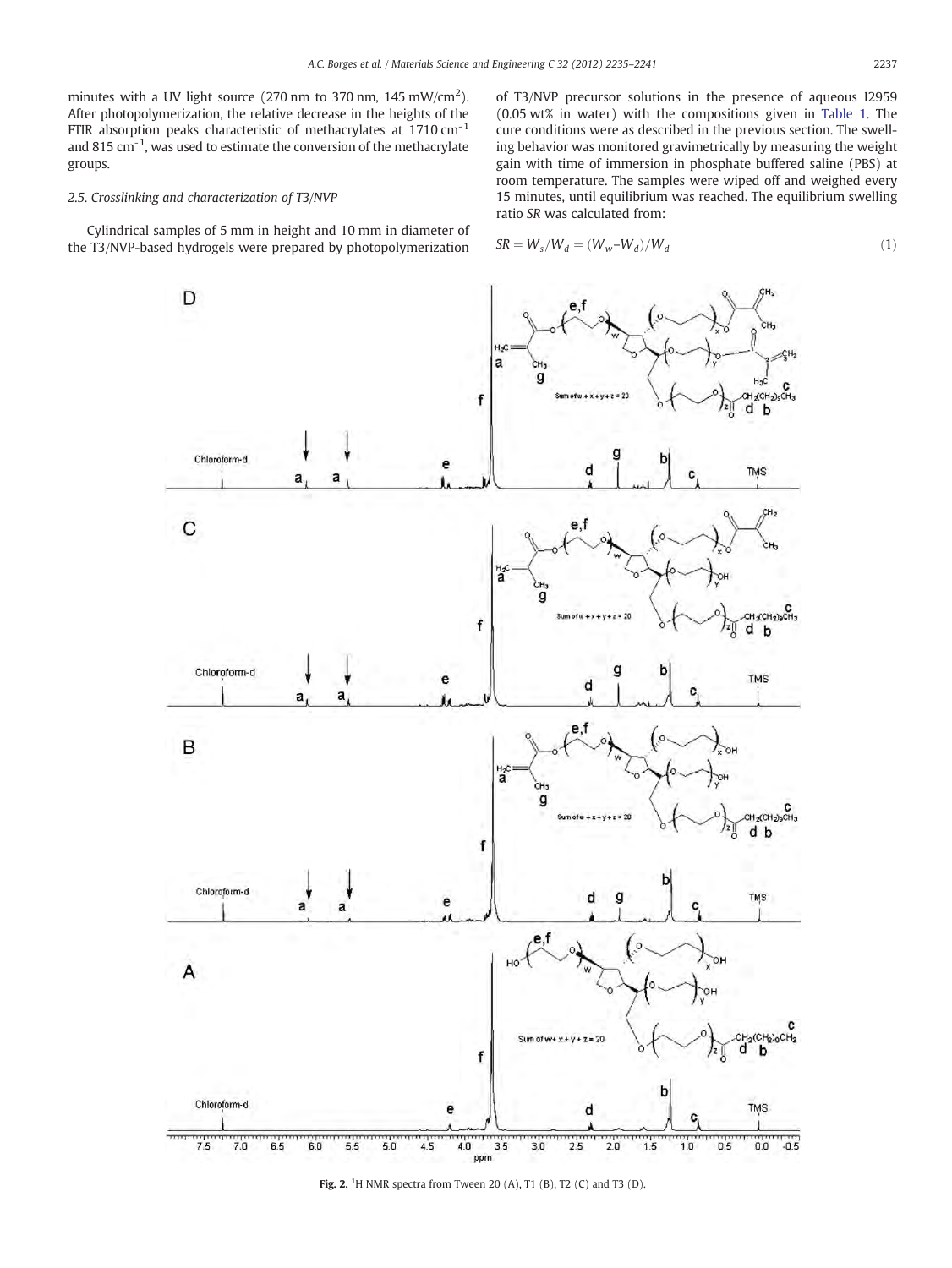<span id="page-3-0"></span>Table 2 Value of integrals of methacrylate peaks from <sup>1</sup> H NMR.

|    | DS theoretical | DS $\delta$ 5.6 ppm | DS $\delta$ 6.1 ppm |
|----|----------------|---------------------|---------------------|
| T1 |                | 1.01                | 0.96                |
| T2 |                | 2.08                | 2.01                |
| ፐ3 |                | 3.07                | 3.17                |

where  $W_s$  is the weight of PBS in the swollen hydrogel at equilibrium,  $W_w$  is the weight of the wet sample and  $W_d$  is the weight of the hydrogel at time 0. The transport mechanism controlling PBS sorption and indicating the relative importance of diffusion and relaxation is typically determined by fitting swelling data (for short times or  $SR<sub>t</sub>/$  $SR_{\infty} \leq 0.6$ ) to the empirical expression given in Eq. (2), where  $SR_t$  is the swelling ratio at time t,  $SR_{\infty}$  is the swelling ratio at equilibrium, and  $K$  is a rate constant characteristic of the polymer-solvent system [\[15\]](#page-5-0).

$$
SR_t / SR_\infty = Kt^{n'} \tag{2}
$$

For the cylindrical geometry, a value of  $n' \leq 0.45$  indicates a swelling rate controlled by Fickian diffusion, a value of  $n'=1$  implies relaxationcontrolled transport and intermediate values define anomalous transport [\[15\].](#page-5-0) For a Fickian transport mechanism, the rate of approach to swelling equilibrium may be characterized by the diffusion coefficient of the solvent, D, such that

$$
K = 4\left(D/\pi l^2\right)^{n'}\tag{3}
$$

where *l* is the initial thickness of the sample [\[16\].](#page-5-0) The values of *K* and  $n'$ were calculated from the slopes and intercepts of plots of  $log(SR_t/SR_\infty)$ vs log t, obtained by linear regression [\[15\].](#page-5-0)

# 3. Results and discussion

# 3.1. Synthesis and characterization of T1, T2 and T3

The general synthetic route for coupling a vinyl moiety with a hydroxylated polymer was first described by Hennink [\[17\]](#page-5-0). The Tween 20 hydroxyl endgroups react with the methacryloyl chloride moieties in the presence of a base (DMAP), which acts as a catalyst, to form the Tween methacrylates. Under basic reaction conditions, the hydroxyl groups of Tween 20 are polarized and react subsequently with the less hindered methylene carbon of the epoxy group of MeOCl, according to [Scheme 1](#page-1-0).



Fig. 3. MALDI-ToF mass spectrum from Tween 20.



Fig. 4. MALDI-ToF mass spectrum from T1.

FTIR spectra for Tween 20 and the different monomers are shown in [Fig. 1](#page-1-0). With the exception of the –OH absorption at around 3500 cm−<sup>1</sup> , the C=O absorption at around 1700 cm<sup>-1</sup> and the peak at 813 cm<sup>-1</sup> associated with the double bond of the methacrylate moiety, the FTIR spectra were essentially identical, suggesting no modification to the monomer backbone. On the other hand, the decrease in the strength of the –OH absorption, the increase in the  $C=O$  absorption and the appearance of the peak at 813  $cm^{-1}$  were consistent with the conversion of the –OH groups into methacrylate groups, the –OH absorption disappearing altogether in the case of T3. Quantitative analysis was nevertheless difficult owing to superposition of the  $C=O$  absorption associated with the methacrylate groups onto that associated with other  $C=O$  groups present in the Tween 20 backbone.

 $1$  H NMR spectra for Tween 20 and the different monomers are shown in [Fig. 2](#page-2-0). Tween 20 is characterized by peaks at δ0.8 ppm, δ1.2 ppm, δ1.6 ppm, δ3.65 ppm and δ4.2 ppm. The peak at δ3.65 ppm is characteristic of the PEG structure and represents the inner protons, whereas that at δ4.2 ppm is representative of the protons adjacent to the end groups. These peaks were present in all the spectra, again indicating the backbone of the molecule to remain unchanged after the reaction. The lack of additional peaks other than those associated with the methacrylate moieties in the T1, T2 and T3 spectra suggests that unreacted compounds were quantitatively removed. Peaks at δ5.8 and 6.2 ppm are reported for the methylene protons of methacrylate groups [\[3\].](#page-5-0) In the present case, peaks at  $\delta$ 5.6 and 6.1 ppm were observed in T1, T2 and T3, and the associated intensities increased with the degree of methacrylation. The peak at δ4.2 ppm corresponded to the protons adjacent to the hydroxyl groups in the Tween 20 molecule. After



Fig. 5. MALDI-ToF mass spectrum from T2.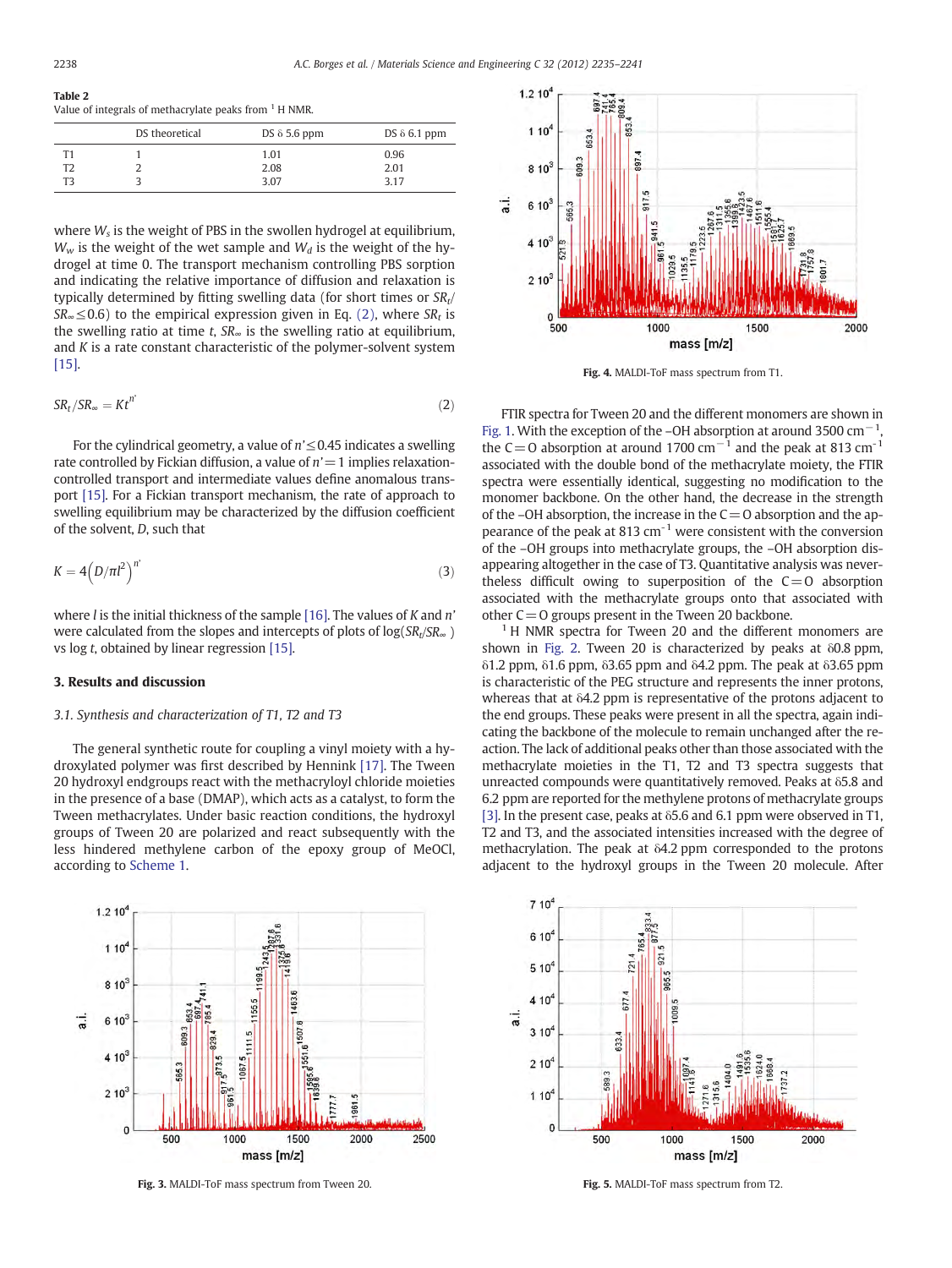<span id="page-4-0"></span>

Fig. 6. MALDI-ToF mass spectrum from T3.



Fig. 7. Expanded FTIR spectra from unpolymerized T1 (A), polymerized T1 (B), polymerized T2 (C) and polymerized T3 (D).

methacrylation, an additional peak was observed at δ4.3 ppm, due to protons adjacent to the newly added methacrylate moieties. Unreacted hydroxyl groups could not be distinguished in the spectra owing to overlap with the inner proton peak at  $\delta$ 3.65 ppm. In order to quantify the degree of methacrylation, the peak at  $\delta$ 1.2 ppm, which corresponds to 18 of the olefinic protons, was used on as reference. The relative intensities of the peaks, given in [Table 2,](#page-3-0) confirmed the target conversions to have been achieved to within the accuracy of the measurement (experimental error $<$ 5%). Thus, whereas full conversion of the –OH groups was obtained in T3, consistent with the FTIR spectra, one and two –OH groups per molecule were converted in T1 and T2 respectively.

The number average molar mass,  $M_n$ , may be estimated from the <sup>1</sup> H NMR spectra by comparing the methacrylate proton peak intensity (g) to the reference peak (b) [\(Fig. 2](#page-2-0)). Since the unreacted hydroxyl groups of the Tween 20 cannot be distinguished by  $<sup>1</sup>$  H NMR owing to</sup> overlap with the inner Tween 20 proton peaks, the molecular mass calculations must assume stoichiometric conversion, i.e. exact correspondence between the number of reacted –OH groups and the number of methacrylate groups initially present in the reaction mixture, which may not necessarily be the case, depending on the degree of steric hindrance and the excess of MeOCl.

MALDI-ToF was also used to provide an independent measure of  $M_n$  and  $M_w$ . Ayorinde et al. [\[18\]](#page-5-0) tested a commercial formulation of Tween 20 purchased from Sigma Aldrich and very similar MALDI-ToF spectra were obtained in the present work for the same material, as shown in [Fig. 3](#page-3-0), suggesting the technique to provide consistent results in the present case. The double peaks in the spectra reflected the different oligomers present in the formulation, and the ions within each distribution were 44 Da apart, which corresponds to the ethoxy repeat unit present in the Tween 20 molecule [\(Figs. 4, 5 and 6](#page-3-0)). The molar masses determined for Tween 20, T1, T2 and T3 by  $<sup>1</sup>$  H NMR</sup> and MALDI-ToF are summarized in Table 3. In each case,  $M_n$  obtained by the two techniques were close, and any discrepancies could be attributed to fragmentation of the Tween 20 and associated monomers during laser desorption, as observed in previous measurements on PEG dimethacrylate molecules [\[3\]](#page-5-0). As the degree of methacrylation

Table 3 Molar masses (g/mol) from Tween 20 methacrylates obtained by  $1$  H NMR and MALDI-ToF mass spectroscopy.

|    | $M_n$ (NMR) | $M_n$ (MALDI) | $M_w$ (MALDI) | PDI  |
|----|-------------|---------------|---------------|------|
| Τ1 | 1271        | 1275          | 1526          | 1.20 |
| T2 | 1408        | 1302          | 1475          | 1.13 |
| T3 | 1560        | 1831          | 1870          | 1.02 |

increased, the polydispersity,  $M_w/M_n$  (PDI), decreased significantly. This effect was attributed to steric hindrance; as the molecular chains become bulkier steric hindrance limits the formation of many of the molecular species and the associated molar masses present for low degrees of methacrylation.

# 3.2. Polymerization

The methacrylate groups in T1, T2 and T3 can react with UV light to form highly reactive radical species. Fig. 7 shows details of the FTIR spectra for the photopolymerized methacrylates in the range corresponding to the C = C absorption peak at 813 cm<sup>-1</sup> The C = C absorption peaks were no longer visible after photopolymerization, indicating high conversion of the double bonds. On exposure to UV light, T1 showed a significant increase in viscosity and T2 and T3 formed stable hydrogels. However, both of these latter where extremely brittle owing to the limited deformability of the networks and were therefore not considered for further testing.

# 3.3. T3/NVP hydrogels

To improve the deformability and hence the toughness of the photopolymerized gel systems, it was decided to use T3 as a crosslinker in combination with a flexible linear spacer, NVP. The resulting hydrogels were macroscopically homogeneous and highly deformable at all T3 concentrations. They were initially relatively transparent at low T3 contents, but became more opaque as the T3 content was increased, and totally opaque at swelling equilibrium, presumably due to inhomogeneities formed at the macromolecular



Fig. 8. Mass water uptake of various T3/NVP with T3 contents of 4.5, 8 and 15 vol% [\(Table 1\)](#page-1-0).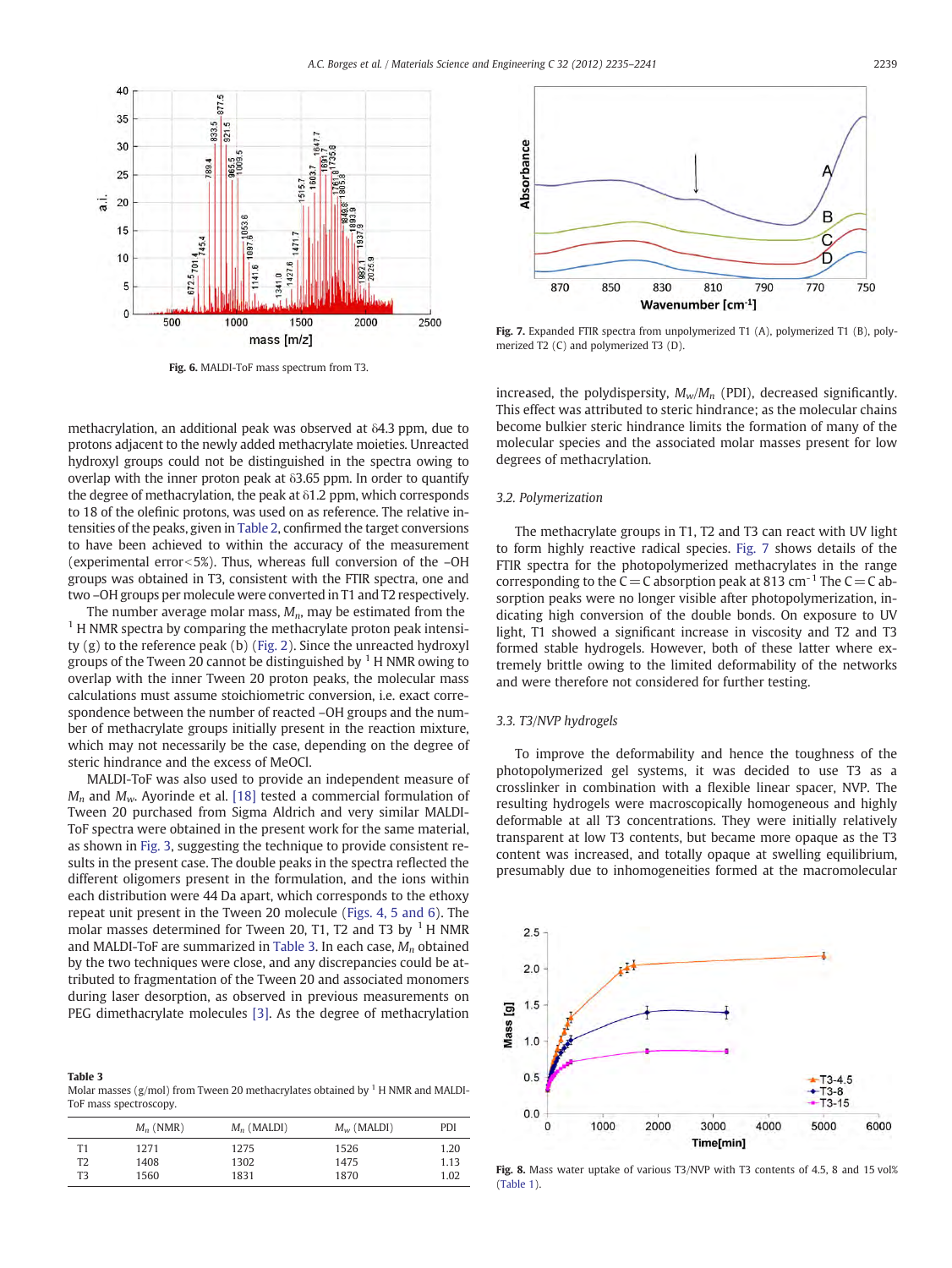<span id="page-5-0"></span>

Fig. 9. Swelling ratio of various T3/NVP hydrogels with T3 contents of 4.5, 8 and 15 vol% ([Table 1\)](#page-1-0).

Table 4 n' as a function of T3 concentration.

|          | 'n   |
|----------|------|
| $T3-4.5$ | 0.38 |
| $T3-8$   | 0.29 |
| $T3-15$  | 0.19 |

level during polymerization [19]. All T3/NVP hydrogels showed similar swelling behavior, with rapid swelling at short times (300 to 500 minutes) and more gradual swelling at intermediate times, the swelling ratio tending asymptotically to its equilibrium value, SR, at the longest times. Representative data are shown in [Fig. 8](#page-4-0). The hydrogel composition had a significant influence on the degree of swelling, with  $SR = 5.6$  for T3-4.5 but  $SR = 1.5$  for T3-15, as shown in Fig. 9. This trend is consistent with an increase in crosslink density in the presence of the branched T3 molecules. The rate-determining step in the swelling process is the stress relaxation of the polymers chains in response to the osmotic pressure. The decay in the rate of swelling with time is therefore expected to be more pronounced in systems in which the relaxation of the chains is slower, i.e. in which a more highly crosslinked network is formed. In the present case, n' was less than 0.45 at all T3 concentrations and decreased with increasing T3 concentration, as shown in Table 4, indicating Fickian diffusion of the PBS to be dependent on the T3 concentration [15]. Fickian behavior has been reported previously for hydroxyethyl methacrylate-based copolymeric hydrogels [20], whereas non-Fickian behavior is observed in NVPbased copolymer hydrogels [21]. Using T3 as crosslinker together with NVP changes the diffusion mechanism to Fickian, indicating the determining role of T3 in the construction of the polymer network. As shown in Fig. 10, D decreased with increasing T3 concentration, again



Fig. 10. Diffusion coefficient D in T3/NVP hydrogels as a function of T3 content.

consistent with an increase in crosslink density, which is expected to inhibit penetration of the network by the solvent.

# 4. Conclusions

An efficient method has been developed for the synthesis of Tween 20 monomethacrylate (T1), dimethacrylate (T2) and trimethacrylate (T3). A combination of  $1$  H NMR and MALDI-ToF mass spectroscopy was shown to provide detailed information on the extent of the reaction, the molar mass and the molar mass distribution, demonstrating a high degree of conversion and low impurity contents in each case. Photopolymerization of aqueous T1, T2 or T3 with Irgacure 2959 was shown to give close to complete conversion of the methacrylates after 30 minutes UV exposure. The resulting hydrogels were extremely brittle and therefore not considered for further testing. However, by combining T3 with a polymeric spacer, NVP, it was possible to obtain highly deformable hydrogels with correspondingly high swelling capacities, which could be tailored by varying the T3 content. The swelling kinetics were shown to be controlled by Fickian diffusion of water into the network and the diffusion rate was reduced as the amount of T3 was increased, reflecting a higher degree of crosslinking.

As stated in the introduction, one potential application for these materials is the replacement of the nucleus pulposus (NP), the inner core of the intervertebral disc, which is essentially a hydrogel. The water content of the NP ranges from 65 to 90% [22], which is similar to the values of 60 to 85% obtained in the present case and is crucial for the overall mechanical response of disc [\[23,24\].](#page-6-0) As described in detail elsewhere [\[25](#page-6-0)–27], the present T3/NVP hydrogels have been demonstrated to be biocompatible, and compression tests on hydrated specimens indicate viscoelastic behavior comparable with that of human nucleus pulposus, confirming this system to be an excellent candidate for intervertebral disc repair.

## Acknowledgement

Financial support was provided from Swiss National Science Foundation. We also thank Dr. Constantin Schizas for helpful discussions.

# References

- [1] N. Peppas, Hydrogels in medicine and pharmacy, CRC Press, 1986.
- J.H. Lee, D.G. Bucknall, J. Polym. Sci., Part B: Polym. Phys. 46 (2008) 1450-1462.
- [3] S. Lin-Gibson, S. Bencherif, J.A. Cooper, S.J. Wetzel, J.M. Antonucci, B.M. Vogel, F. Horkay, N.R. Washburn, Biomacromolecules 5 (2004) 1280–1287.
- [4] J.P. Fisher, D. Dean, P.S. Engel, A.G. Mikos, Annu. Rev. Mater. Sci. 31 (2001) 171–181.
- [5] P.J. Martens, S.J. Bryant, K.S. Anseth, Biomacromolecules 4 (2003) 283–292.
- W.N.E. van Dijk-Wolthuis, O. Franssen, H. Talsma, M.J. Van Steenbergen, J.J. Kettenes-van den Bosch, W.E. Hennink, Macromolecules 28 (1995) 6317–6322.
- [7] J. Kopecek, J. Polym. Sci., Part A: Polym. Chem. 47 (2009) 5929–5946.
- [8] B. Balakrishnan, N.R. James, A. Jayakrishnan, Polym. Int. 54 (2005) 1304–1309. [9] A. Atwood, A.T. Florence, Surfactant systems: their chemistry, pharmacy and biology, Chapman and Hall, London, 1983.
- [10] M.R. Porter, Handbook of Surfactants, 2nd ed. Blackie Academic, London, 1994.
- [11] M. Prasitsilp, T. Siriwittayakorn, R. Molloy, N. Suebsanit, P. Siriwittayakorn, S. Veeranondha, J. Mater. Sci. Mater. Med. 14 (2003) 595–600.
- [12] L.C. Lopérgolo, A.B. Lugão, L.H. Catalaini, J. Appl. Polym. Sci. 86 (2002) 662–666.
- [13] J. Thomas, A. Lowman, M. Marcolongo, J. Biomed. Mater. Res. A 67 (2003) 1329–1337.
- [14] T.J. White, W.B. Liechty, C.A. Guymon, J. Polym. Sci., Part A: Polym. Chem. 45 (2007) 4062–4073.
- [15] P.L. Ritger, N.A. Peppas, J. Control. Release 5 (1987) 23–36.
- [16] B.G. Kabra, S.H. Gehrke, S.T. Hwang, W.A. Ritschel, J. Appl. Polym. Sci. 42 (1991) 2409–2416.
- W.E. Hennink, C.F. van Nostrum, Adv. Drug Deliv. Rev. 54 (2002) 13–36.
- [18] F.O. Ayorinde, S.V. Gelain, J.H. Johnson Jr., L.W. Wan, Rapid Commun. Mass Spectrom. 14 (2000) 2116–2124.
- [19] M. Shibayama, Macromol. Chem. Phys. 199 (1998) 1–30.
- [20] D.J.T. Hill, M.C.H. Lim, A.K. Whittaker, Polym. Int. 48 (1999) 1046–1052.
- [21] M. Sen, N. Pekel, O. Guven, Makromol. Chem. 257 (1998) 1–6.
- [22] J. Antoniou, T. Steffen, F. Nelson, N. Winterbottom, A.P. Hollander, R.A. Poole, M. Aebi, M. Alini, J. Clin. Invest. 98 (1996) 996–1003.